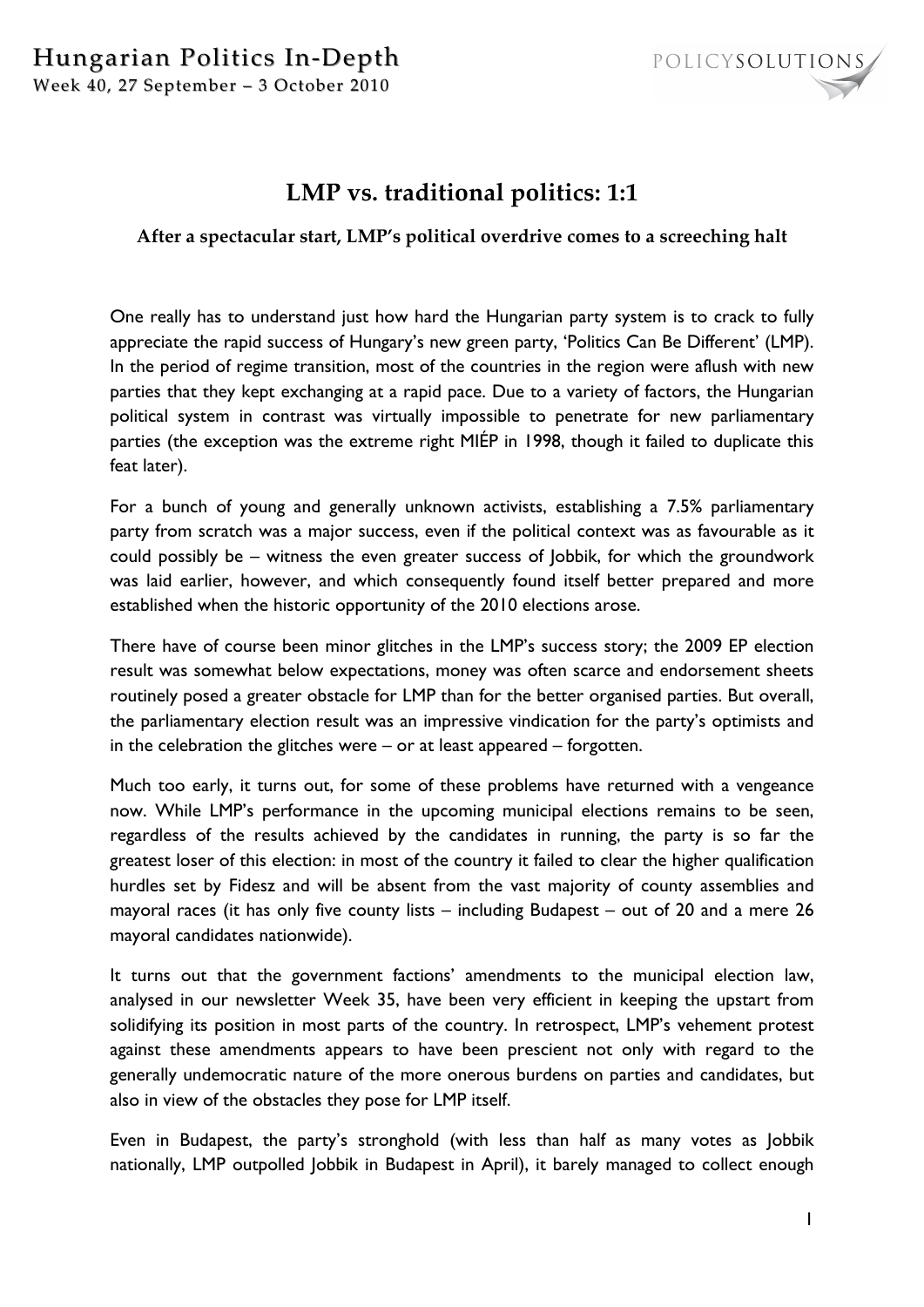## Hungarian Politics In-Depth

Week 40, 27 September - 3 October 2010

signatures to field a city-wide mayoral candidate and, even more surprisingly, it has no mayoral candidates in several districts where its candidates performed well in April:  $4<sup>th</sup>$ district (13.07%), 9th district (14,75%!),  $17<sup>th</sup>$  district (8.35%), 18th district (10,1%), 19th district (11.25%) and  $22<sup>nd</sup>$  district (10.85%).

The party's problems stem from two sources: the closed, Budapest-centred circle of its founders who lack strong ties outside the capital and LMP's problematic relationship with money – meaning the party appears determined to abide by the official campaign finance regulations, unrealistic as they may be in the Hungarian political context, and lacks a network of stable donors to keep its operations going consistently.

As for the first, conventional wisdom suggests that flashy successes may be conceivable with a good idea, favourable timing and a solid execution, but to become entrenched and expand as a party it is necessary to build a national base of local leaders and activists who introduce the party locally and give voters something more tangible than news reports to associate the party with. This is crucial not only in terms of getting votes, but also in terms of actually getting on the ballot. Conventional wisdom appears right on this one.

The complex Hungarian electoral system for the national parliament rewards both, votes cast for the party list (~40% of parliamentary seats) and votes cast for individual candidates who fail to carry their constituency (15%). To have a shot at these, it takes activists who roam the country and collect endorsements sheets to ensure that voters can actually vote for the party's lists and candidates.

Already back in April LMP ran into massive difficulties in this regard, failing to field candidates in 83 of the country's 176 electoral constituencies and struggling – but ultimately succeeding – to run in all counties. Now, with Fidesz raising the bar, the 'LMP-free' zone of the country has expanded vastly, which – unless it effectively uses the next couple of years to expand its organisation – augurs ill for LMP if Fidesz undertakes similar restrictions for the national elections.

The suggestion that campaign activists can be temporarily exported from strongholds to areas with lower levels of organisation holds with extreme limitations only: just now, LMP has not even been able to do this outside Budapest's city centre, in spite of already having a sizeable pool of potential voters in the outer districts and in the countryside as well.

As outsiders, we find it difficult to ascertain whether LMP's organisational shortcomings remained this deep because the challenge itself was overwhelming or whether the party simply failed to recognise and address the problem in a timely manner. Either way, now the depth of the problem is apparent to everyone.

Though it can't replace a full-fledged national organisation, money could mitigate some of these problems, and is in any case necessary for most aspects of a successful campaign. Unfortunately for LMP, money appears in even shorter supply than activists; so rather than serving as a potential source for mitigating its woes, the dearth of money exacerbates it.